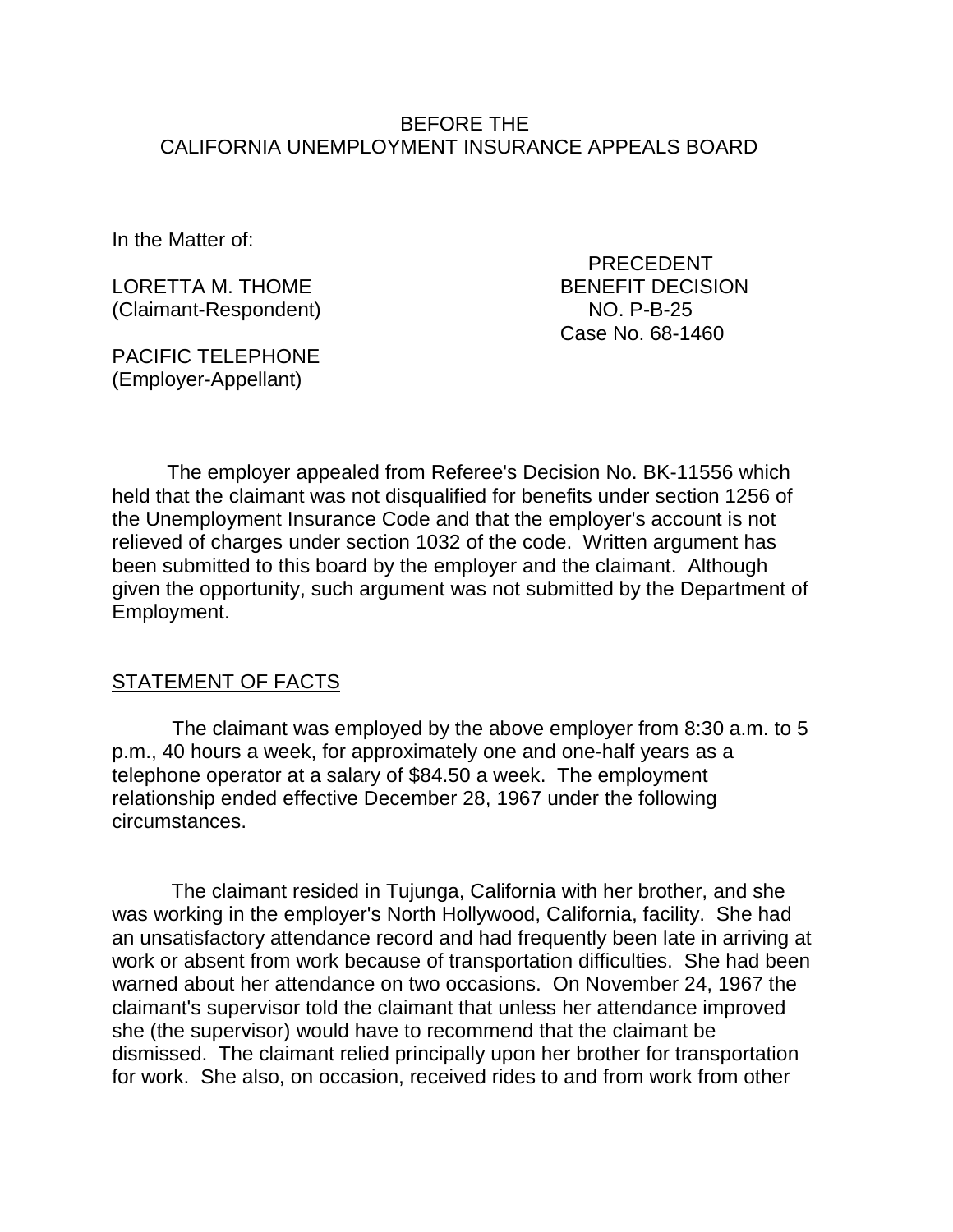persons, one of whom worked in the employer's toll office at the North Hollywood facility.

In August 1967 the claimant purchased a ten-year-old car to use as transportation for work. The car was in faulty condition so that she was only able to use it two or three times for work. The car was in a repair shop the rest of the time and it was still there on the date of the hearing before the referee. Some time previous to the termination of the employment relationship, the claimant made inquiry of the employer regarding the possibility of a transfer to another of the employer's facilities or a leave of absence, in order to solve her transportation problem. She was told that these requests could not be granted because of the claimant's unsatisfactory attendance record.

The claimant also placed a note on the employer's bulletin board and made inquiry of her fellow employees in an attempt to solve her transportation problem. She did not place an ad in the employer's magazine for transportation because she thought it would be useless since it was her belief that no one who worked at the facility lived in Tujunga.

Public transportation between the claimant's place of residence and her place of work would have required the claimant to walk between one-half mile and a mile, and ride three buses costing \$1.07 The time involved would have been about one and one-half hours each way.

The claimant occasionally used a taxi for transportation for work. This cost \$6 each way. The claimant's brother got married on or about December 2, 1967. When he moved out of the premises where he and the claimant had been living, this left the claimant without her principal means of transportation for work.

The claimant was absent from work with permission of the employer for a number of days near the end of November 1967 and the first part of December 1967, because of lack of transportation. The claimant worked last on December 25, 1967. Her next day of work was December 27, 1967. The claimant called in and told her supervisor that she had no way to get to work but that she would try to come in to work. She did not make it to work that day.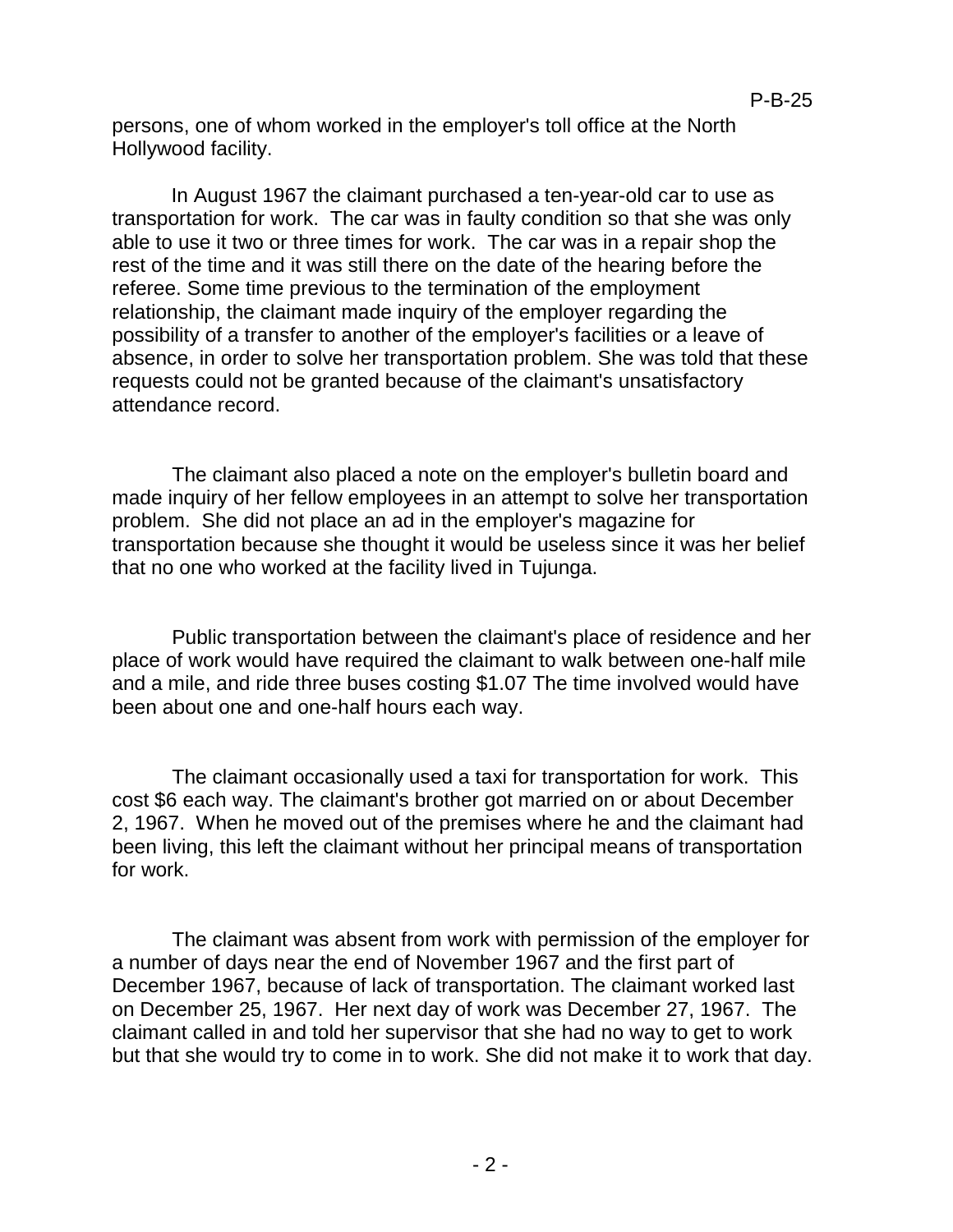At about 8:45 a.m. on December 28, 1967 the claimant's supervisor called the claimant and asked what her plans were about coming to work. The claimant said that she still had no way to get to work; that she could not afford a taxi; and that "probably this was it" regarding her continued employment. Either during this conversation or in another telephone conversation on December 29, 1967, the claimant's supervisor told the claimant that the supervisor was recommending that the claimant be terminated as of December 28, 1967. The employment relationship did end on that date.

The claimant did not request a transfer or a leave of absence to solve her transportation problem during the last mentioned telephone conversations. The claimant did not do so because of the employer's prior refusal of such requests. In a telephone interview with a representative of the Department of Employment, a representative of the employer did not remember telling the claimant that she could not have a transfer or a leave of absence, and stated that the claimant could have had a leave of up to 30 days to solve her transportation problem. The department representative reported the claimant as saying that had she known that she could receive a 30-day leave of absence to solve her transportation problem she could have had her car available in that period of time. The employer's representative testified that the employment relationship could have been preserved had the claimant requested to work so-called "excused time" on December 27 and 28, 1967. Although the claimant had used this kind of work time on a number of occasions, and she had used it as recently as December 20, 1967, she testified that she did not request it on those dates "Except that it might not be given; I don't really know."

The claimant testified that she could not ride with her friend who worked in the toll office on December 27 or December 28, 1967 because her friend worked different hours from what the claimant was working.

# REASONS FOR DECISION

Section 1256 of the code provides that an individual is disqualified for benefits, and sections 1030 and 1032 of the code provide that the employer's reserve account may be relieved of benefit charges if the claimant left his most recent work voluntarily without good cause or if he has been discharged for misconduct connected with his most recent work.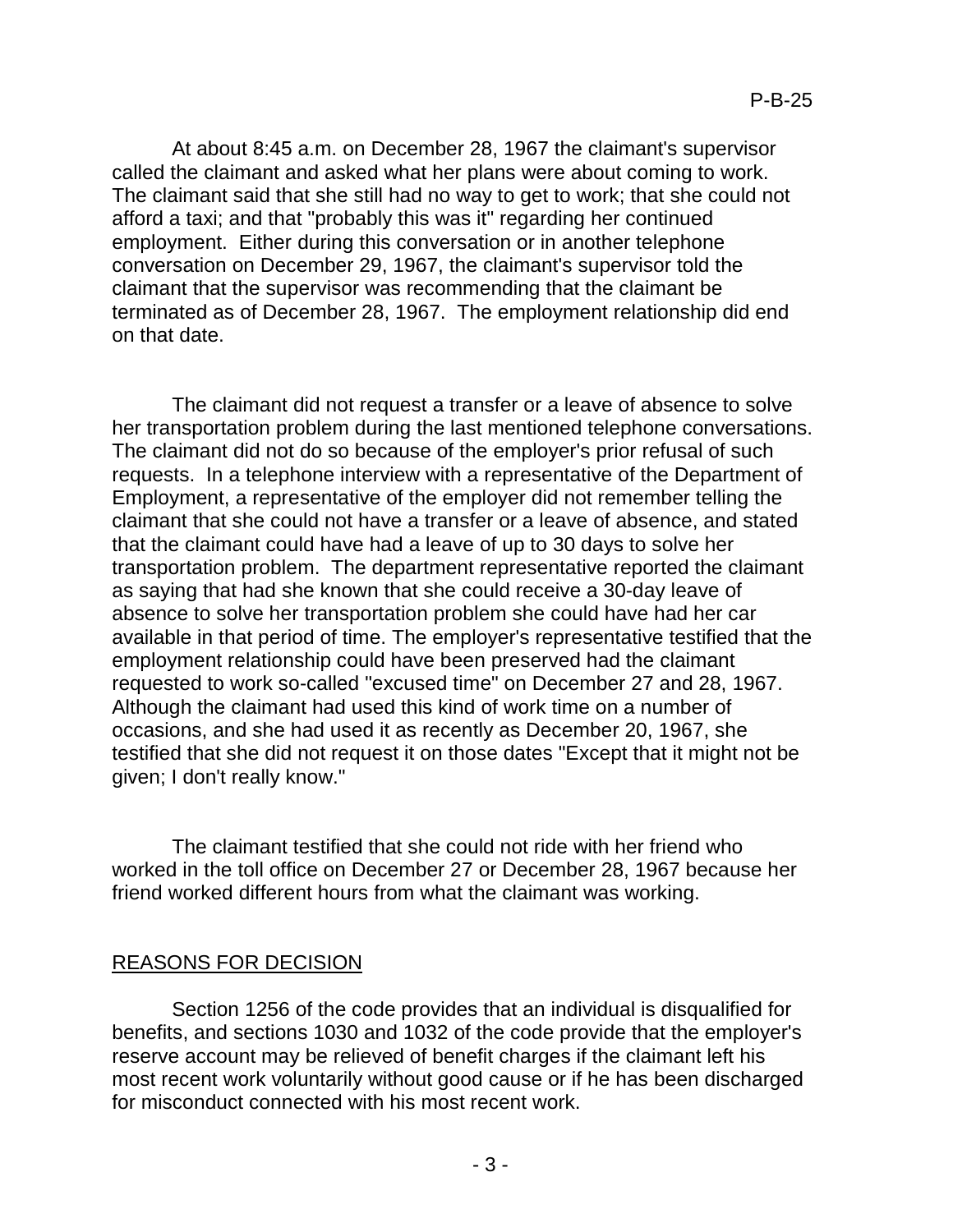In determining whether there has been a voluntary leaving of work or a discharge under section 1256 of the code, a discharge occurs where the employer is the moving party in terminating the employment, and a voluntary leaving of work occurs where the employee is the moving party in terminating the employment (Benefit Decision No. 6590).

The party that set in motion the cause of the termination of the employment relationship herein was the claimant since she lost her means of transportation for work. We therefore have a voluntary leaving of work situation and the question becomes whether such leaving was with or without good cause.

In Clark v. Bogus Basin Recreational Association (Idaho, 1967) 435 P. 2d 256, the claimant worked as a ski lift operator for approximately two and one-half winter seasons. For two seasons he worked a double shift and earned \$26 a day. In his last season, the claimant worked from October 26, 1966 to December 17, 1966 and earned only \$14 a day as he was given the day shift only. On December 17, 1966 the claimant told his foreman that he was quitting because he was not making enough money.

During the claimant's first season he went to work by driving a company truck which had a camper van behind It. When he had to ride in the camper it made him ill because he was subject to motion sickness.

During the second season, the claimant drove his own car to work to avoid becoming ill. The claimant was able to afford to drive his own car only because he worked a double shift. During the claimant's last season, which began on October 26, 1966, the claimant had to be driven to work in the company truck because his car was laid up for repairs and he could not afford to pay \$350 to have it fixed or to rent a car to go to work. As a result he would continually suffer from motion sickness.

The transportation furnished by the employer was merely a matter of convenience and was not guaranteed as part of the employment agreement. The claimant gave as his reason for quitting that he became car sick continually while riding in the company truck and that he could not afford to drive another car because of only working one shift.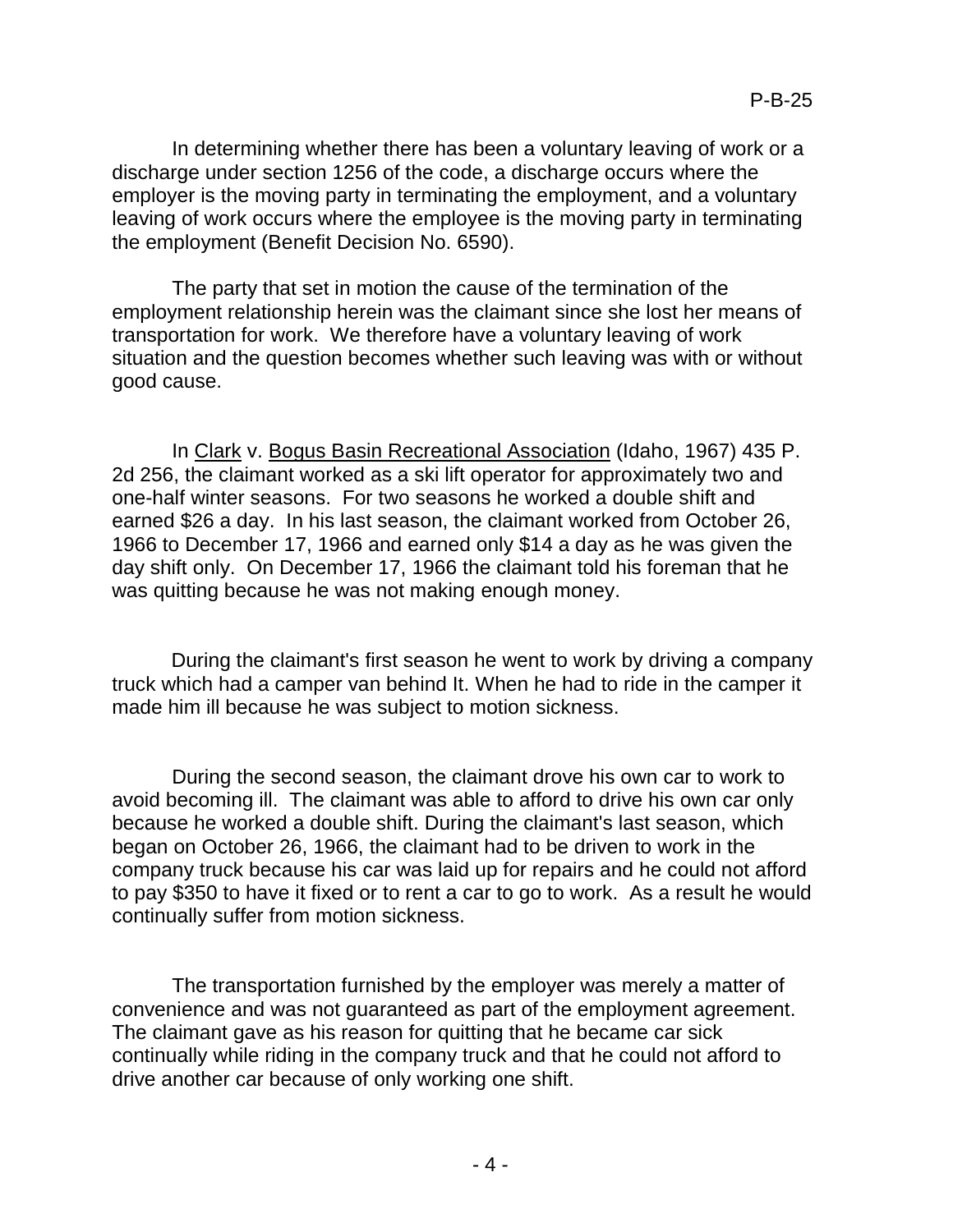The Idaho unemployment insurance law contains the following provision:

"The personal eligibility conditions of a benefit claimant are that --

\* \* \*

"(f) His unemployment is not due to the fact that he left his employment voluntarily without good cause. . . ." In holding that the claimant quit without good cause the court stated:

". . . appellant [claimant] has failed to show good cause for voluntarily leaving his employment because the problem of transportation to and from work is the personal responsibility of the employee where there is no duty upon the employer to furnish such means. Mississippi Employment Security Commission v. Ballard, 252 Miss. 418, 174 So. 2d 367 (1965); Zupancic v. Unemployment Compensation Board of Review, 186 Pa. Super. 252, 142 A. 2d 395 (1958). See also Jacobs v. Office of Unemployment Compensation and Placement, 27 Wash. 2d 641, 179 P. 2d 707 (1947); Copeland v. Oklahoma Employment Security Commission, 197 Okl. 429, 172 P. 2d 420 (1946)."

In the Ballard case mentioned above, the claimant worked for about six years in a garment plant as a machine operator. She quit on January 3, 1964 because she had no transportation to and from work. The claimant lived about 30 miles from the plant. She had no transportation of her own so she had to arrange rides with others. Circumstances developed so that she could no longer make an arrangement for rides with others so she was compelled, to leave her work. The court held that the claimant left her work voluntarily without good cause within the meaning of the Mississippi unemployment insurance law because the claimant's transportation to work was a personal problem to be solved by her; that one who is in the labor market and leaves suitable work because of lack of transportation does so without good cause.

In the Zupancic case mentioned above, the claimant left his work because the fellow worker with whom he was riding quit his employment, and the claimant had no means of transportation to and from work. The claimant lived 12 miles from the place of employment. He did not own an automobile and there was no public transportation available. He could only get to work by riding with someone and no one was available for this purpose. The question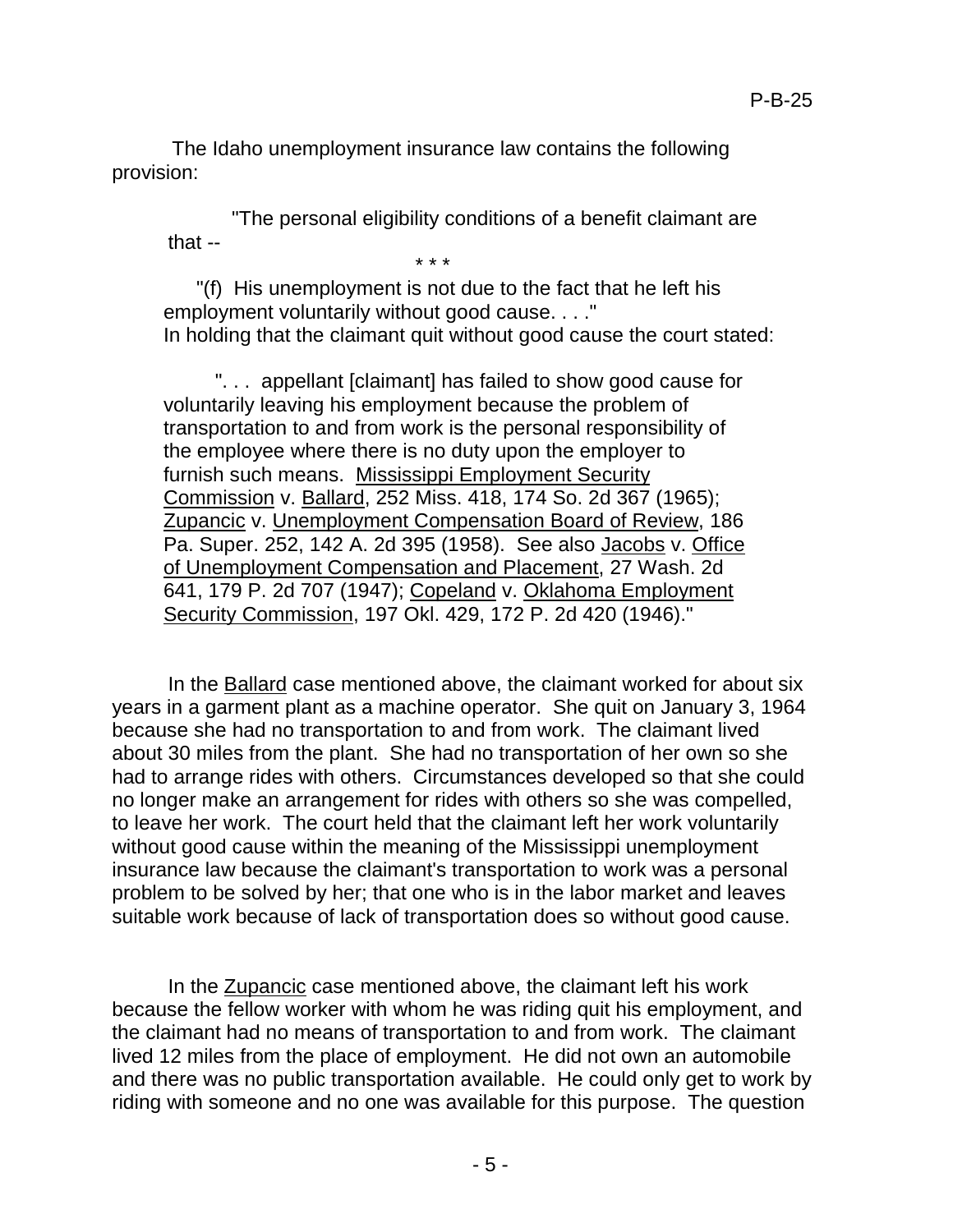for decision was whether the claimant left his work with or without cause of necessitous and compelling nature, within the meaning of the Pennsylvania unemployment insurance law.

The court reasoned that in order to escape the disqualification, the reason for leaving work must be real not imaginary, substantial not trifling, reasonable not whimsical; the cause of leaving work must meet the test of ordinary common sense and prudence. The court concluded:

". . . . His [the claimant's] cause for leaving does not meet the test of ordinary common sense and prudence. His transportation problem is certainly not the insurmountable difficulty contemplated under this Court's interpretation of what are necessitous and compelling reasons. His passive attitude in the face of his problem is not indicative of a genuine willingness to work and 'a sincere desire for work that will overcome surmountable obstacles which workers elsewhere encounter.' . . ."

In Szojka v. Unemployment Compensation Board of Review (1958), 187 Pa. Super. 643, 146 A. 2d 81, the claimant was last employed as a punch press operator in Philadelphia, Pennsylvania. He had been absent due to injury and upon his return to work he was told that in a week the plant was moving to Oaks, Pennsylvania, which is about 32 miles from Philadelphia. The claimant knew of this change in plant location for several months. The claimant did not continue the employment relationship because of purported transportation difficulties.

The plant at Oaks was accessible to the claimant by public transportation which required less than two hours of travel time. Other employees (more than 100) formed car pools. At least three of these employees were in the area of the claimant's home. The claimant did not wish to use these means of transportation because he did not wish to work so far from home. The court held that the claimant left his work without cause of a necessitous and compelling nature. The court concluded:

" . . . His [the claimant's] transportation problem is certainly not the insurmountable difficulty contemplated under the court's interpretation of what are necessitous and compelling reasons for voluntarily leaving his employment and his failure to arrange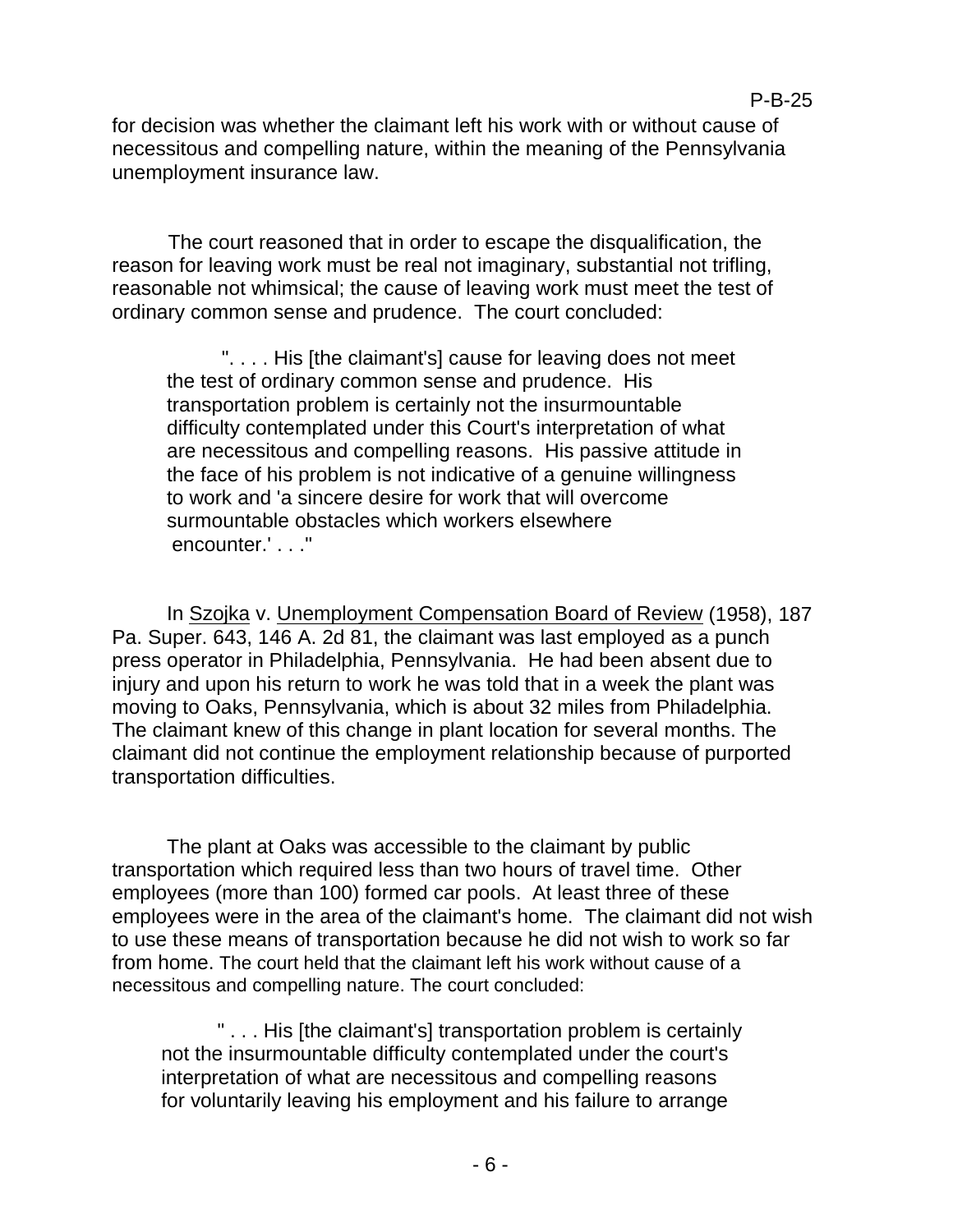for transportation indicated a lack of reasonable effort to maintain his employment. . . .

"The fact that this appellant left employment where he was earning \$2 per hour to become unemployed is certainly not indicative of a genuine willingness to work and a sincere desire for work that will overcome the surmountable obstacles which workers elsewhere encounter.'...

In Faulkiner v. Unemployment Compensation Board of Review (1963) 200 Pa. Super. 398, 188 A. 2d 803, the claimant was employed in Muncy, Pennsylvania. Upon returning to work after being ill, the claimant was informed that the employer's operations had been transferred to Williamsport, Pennsylvania. The claimant and her husband lived about 32 miles from Muncy. Her husband worked in Muncy. They owned an automobile and, along with two other people who owned automobiles, they took turns driving their own automobiles and transporting the others as passengers to and from work. The claimant's husband stopped work at 4 p.m. and was ready to leave for home shortly thereafter. The claimant would not be able to get to Muncy from Williamsport until between 4:30 p.m. and 5 p.m. The claimant quit her job because of the inconvenience of transportation. The court held:

"It is evident that she [the claimant] voluntarily quit her employment because of transportation inconvenience. It is clear, also, from undisputed evidence that these transportation inconveniences were not serious enough to constitute good cause for quitting her employment. . . .

"The claimant and her husband could have easily worked out her transportation problem had she desired to continue her employment. Her conduct was not consistent with one who desires to continue employment. A claimant at all times, must be ready, able and willing to accept suitable employment. . . ."

The holdings in the above court decisions can be reasonably cited for the following propositions which are not necessarily completely distinct:

1. Loss of an individual's usual means of transportation does not in itself require a finding of good cause for leaving work.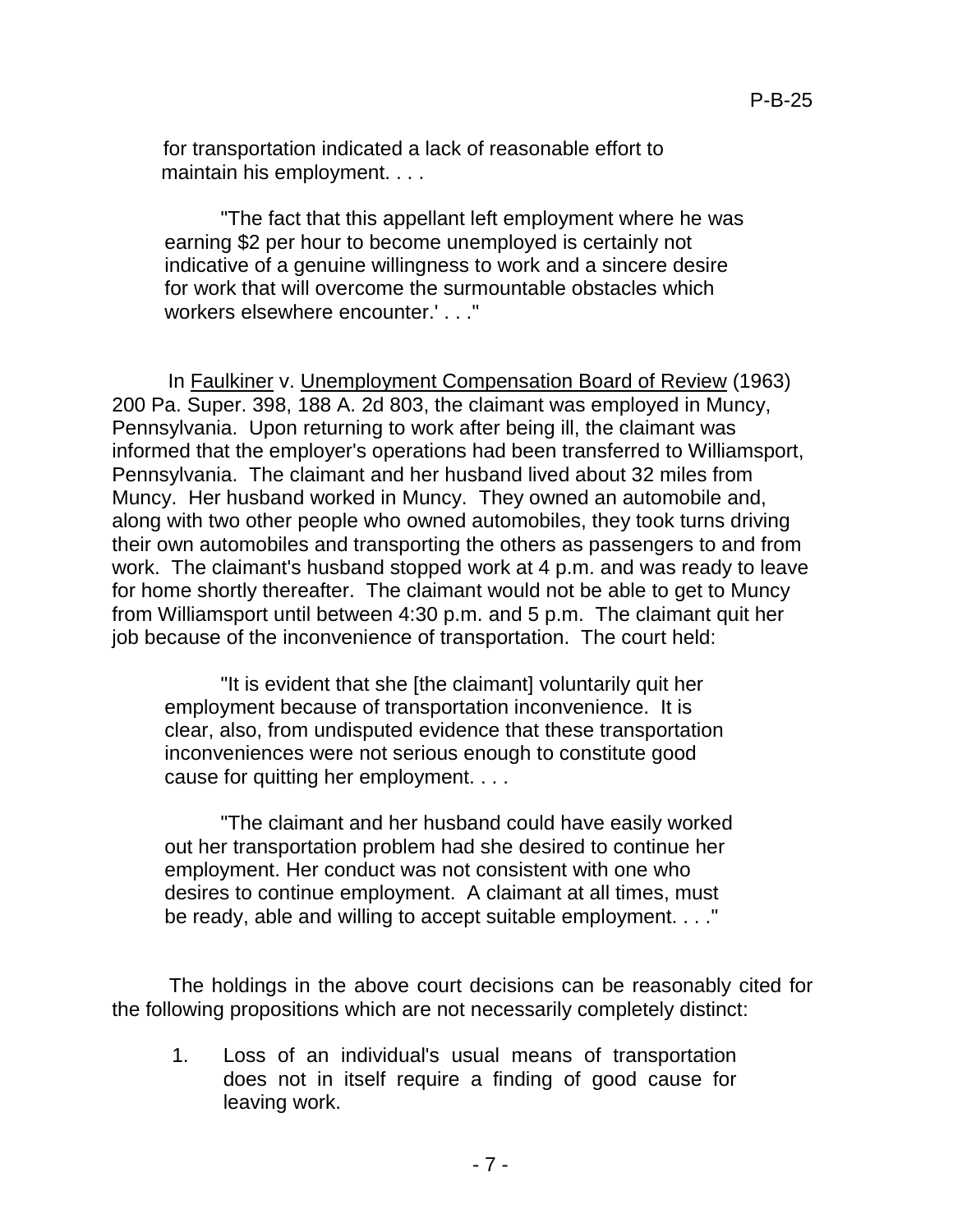2. In order for a leaving of work because of transportation difficulties to be for good cause, the transportation difficulties must be of a substantial nature not surmountable by ordinary common sense and prudence.

We agree with these propositions, and we agree with the conclusions reached by the courts, above, for the factual situations presented in the particular cases.

Addressing ourselves to the particular case at hand, the factual situation presented falls within both of the above propositions. The claimant lost her usual means of transportation, but her transportation difficulties were not insurmountable.

As we view the facts herein, the claimant had at least the following ordinary common sense solutions to her problem of a lack of transportation:

- 1. She could have exerted more effort to have her car fixed. She indicated that if she had a 30-day leave of absence she could have had the car repaired and in running order.
- 2. She could have obtained another car.
- 3. She could have used public transportation at least until she otherwise solved her transportation problem.
- 4. She could have moved her residence to a location which would have eliminated her problem of a lack of transportation.

In mentioning these solutions we point in particular to the Clark, Ballard, and Zupancic cases, above, wherein the courts of three different states have held that problems of transportation for work are the personal problem of the employee where such transportation is not an obligation of the employer under the contract of hire. In so concluding, the courts are holding, in effect, that where the employee has not acted prudently and with common sense, undesirable consequences which result from a job termination because of transportation problems should flow more naturally to the party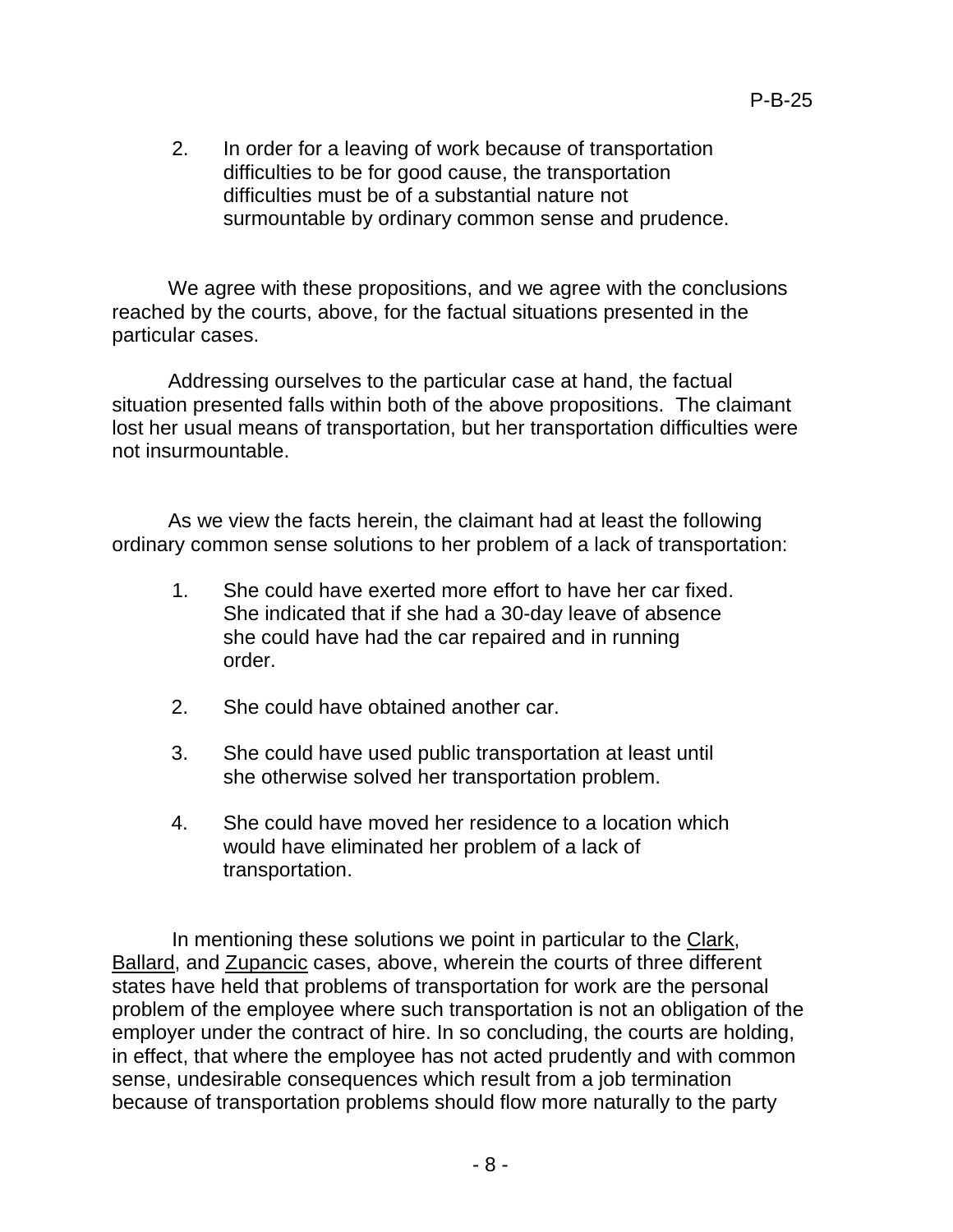(the employee) that caused such a termination. Thus, in the absence of special circumstances, the employee should be disqualified for benefits.

In suggesting that the claimant use public transportation which would have taken one and one-half hours each way, we are not unmindful of our decisions which appear to establish a standard of one hour travel time in determining whether there is or is not good cause for leaving work (see Benefit Decisions Nos. 5008, 5290, and 6173). We believe that these decisions have been somewhat misconstrued, since in each case we considered factors in addition to travel time in reaching our conclusions. For example, in each of the cited cases there was a permanent transportation problem for which no solution could be devised in the foreseeable future. It remains our conclusion that no single standard of travel time may be properly applied to all situations.

Travel time should not be considered in a vacuum but in context with all other factors such as distance, cost of commuting, the wages paid for the work, the nature and permanence of the job, the nature and permanence of any travel difficulties, and numerous others.

The man who walked to work or rode a horse car has been replaced by the automobile driver on the freeway. Persons who live great distances from their work do so usually from personal preference. Small town neighborhoods have become lost in a spreading and exploding population. Small town industry is no longer the mainstay of our economy. Individuals who choose to avail themselves of the advantages of suburban metropolitan living must nevertheless accept the obligation to provide themselves with adequate transportation to centers of employment. This the claimant herein failed to do.

On the other hand, moving one's place of residence in this day and age of mobility of persons and availability of living quarters is certainly a common sense solution for the prevention of unemployment. Circumstances could exist, of course, which might forestall the requirement or possibility of such a move. Family obligations could be such an instance. However, there is no evidence before us which would have precluded such a move on the part of the claimant herein.